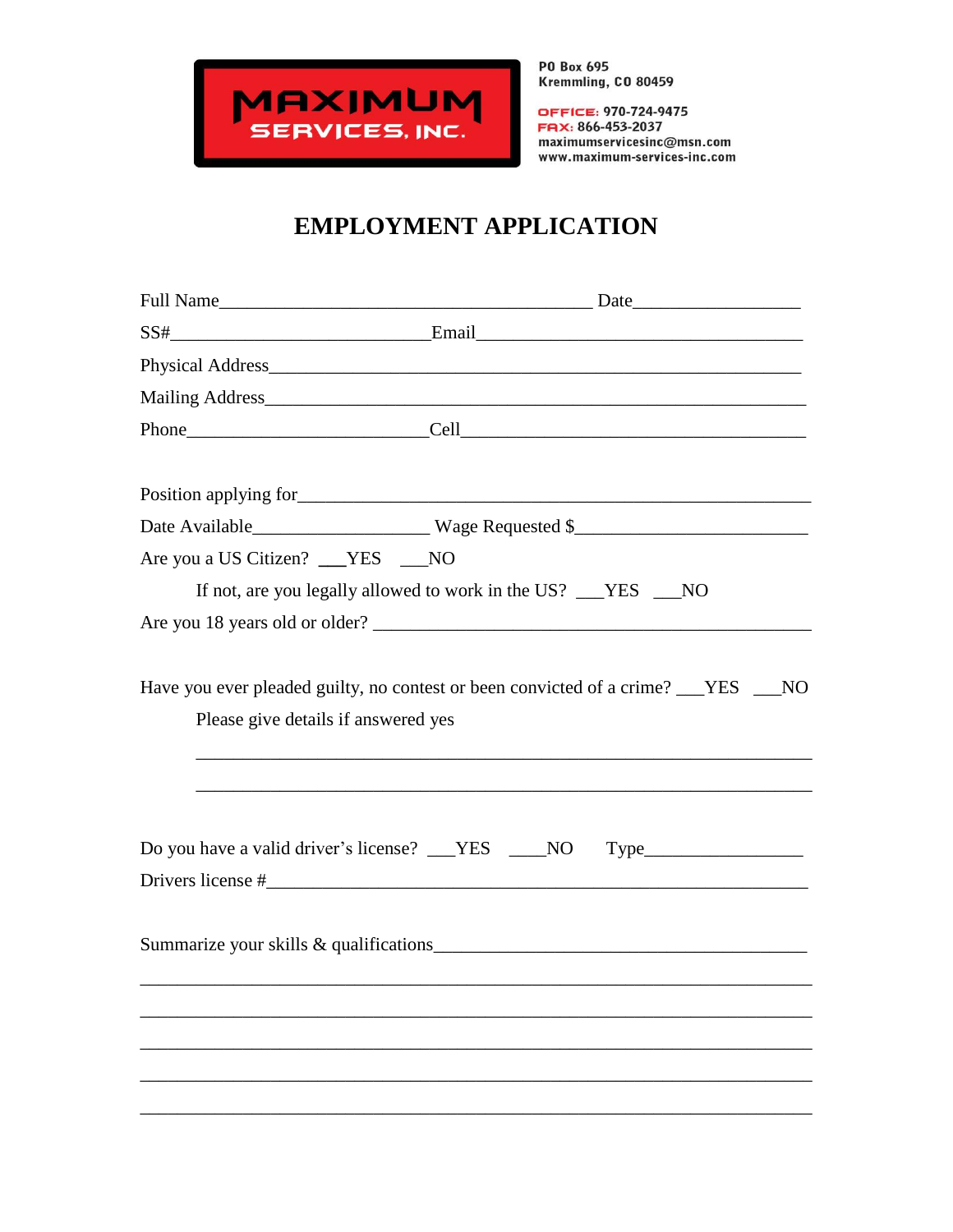

OFFICE: 970-724-9475 FAX: 866-453-2037 maximumservicesinc@msn.com www.maximum-services-inc.com

## **PREVIOUS EMPLOYMENT:**

BEGIN WITH MOST RECENT

| Company                                    | <u>Phone</u> Phone Phone 2014 1999 Phone 2014 1999 Phone 2014 1999 Phone 2014 1999 Phone 2014 1999 Phone 2014 1999 Phone 2014 1999 Phone 2014 1999 Phone 2014 1999 Phone 2014 1999 Phone 2014 1999 Phone 2014 1999 Phone 2014 1999 |  |
|--------------------------------------------|------------------------------------------------------------------------------------------------------------------------------------------------------------------------------------------------------------------------------------|--|
|                                            |                                                                                                                                                                                                                                    |  |
|                                            |                                                                                                                                                                                                                                    |  |
|                                            |                                                                                                                                                                                                                                    |  |
|                                            |                                                                                                                                                                                                                                    |  |
|                                            |                                                                                                                                                                                                                                    |  |
| May we contact this employer? __YES __NO   |                                                                                                                                                                                                                                    |  |
|                                            |                                                                                                                                                                                                                                    |  |
|                                            |                                                                                                                                                                                                                                    |  |
|                                            |                                                                                                                                                                                                                                    |  |
|                                            |                                                                                                                                                                                                                                    |  |
|                                            |                                                                                                                                                                                                                                    |  |
|                                            |                                                                                                                                                                                                                                    |  |
|                                            |                                                                                                                                                                                                                                    |  |
| May we contact this employer? ___YES ___NO |                                                                                                                                                                                                                                    |  |
|                                            |                                                                                                                                                                                                                                    |  |
|                                            |                                                                                                                                                                                                                                    |  |
|                                            |                                                                                                                                                                                                                                    |  |
|                                            |                                                                                                                                                                                                                                    |  |
|                                            | Starting Position Starting Position Starting Rosition Starting Rosition Starting Rosition Starting Rosition Starting Rosition Starting Rosition Starting Rosition Starting Rosition Starting Rosition Starting Rosition Starti     |  |
|                                            | Starting Wage \$__________________________________Ending Wage \$___________________                                                                                                                                                |  |
|                                            |                                                                                                                                                                                                                                    |  |
| May we contact this employer? ___YES ___NO |                                                                                                                                                                                                                                    |  |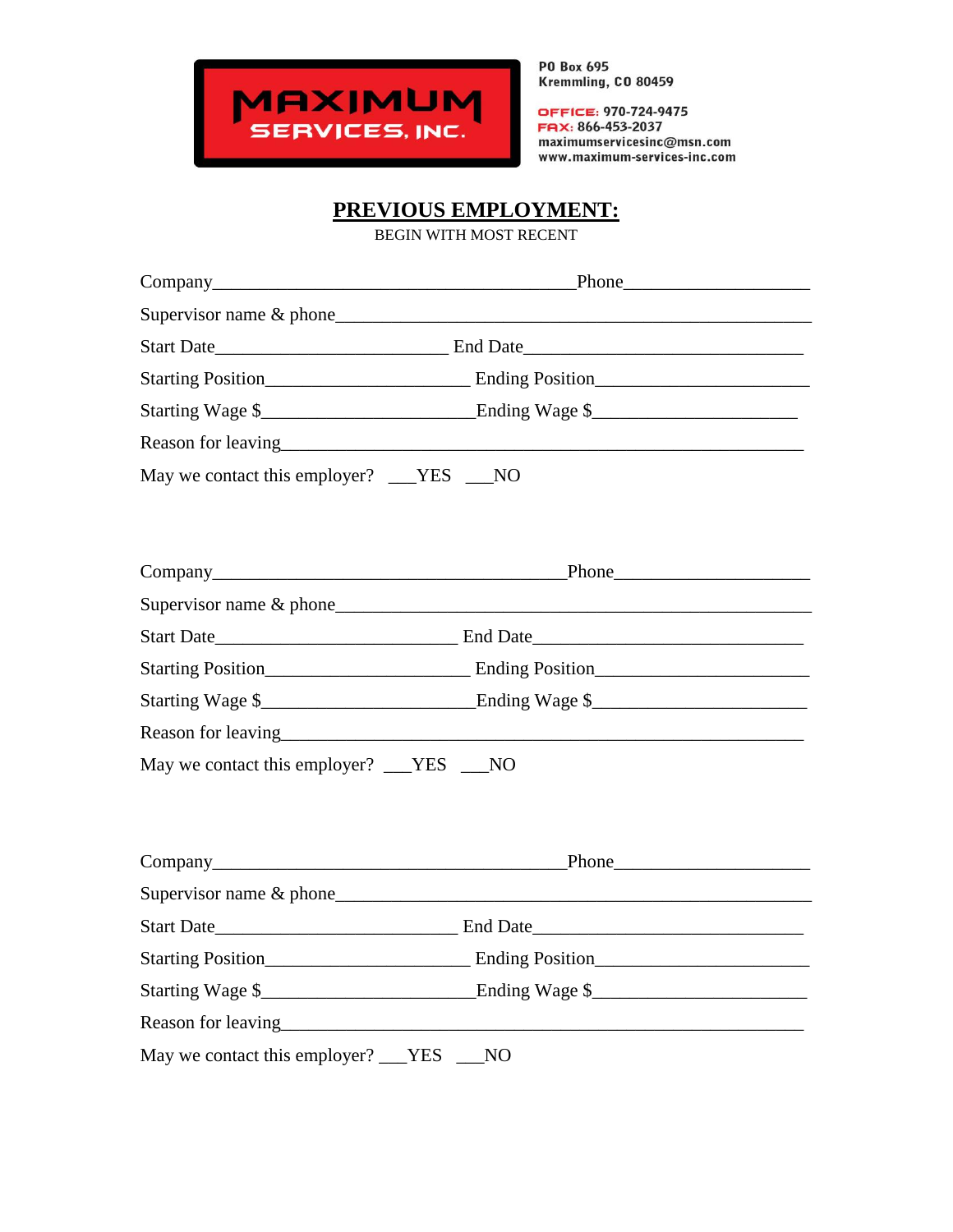

OFFICE: 970-724-9475 FAX: 866-453-2037 maximumservicesinc@msn.com www.maximum-services-inc.com

## **EDUCATION**

| Did you graduate? ___YES ___NO                               |  |  |  |  |
|--------------------------------------------------------------|--|--|--|--|
| Please list all College/Vocational/Driving schools attended: |  |  |  |  |
|                                                              |  |  |  |  |
| $City$ State                                                 |  |  |  |  |
|                                                              |  |  |  |  |
| Did you graduate? ___YES ___NO                               |  |  |  |  |
|                                                              |  |  |  |  |
|                                                              |  |  |  |  |
|                                                              |  |  |  |  |
|                                                              |  |  |  |  |
| Did you graduate? ___YES ___NO                               |  |  |  |  |
|                                                              |  |  |  |  |